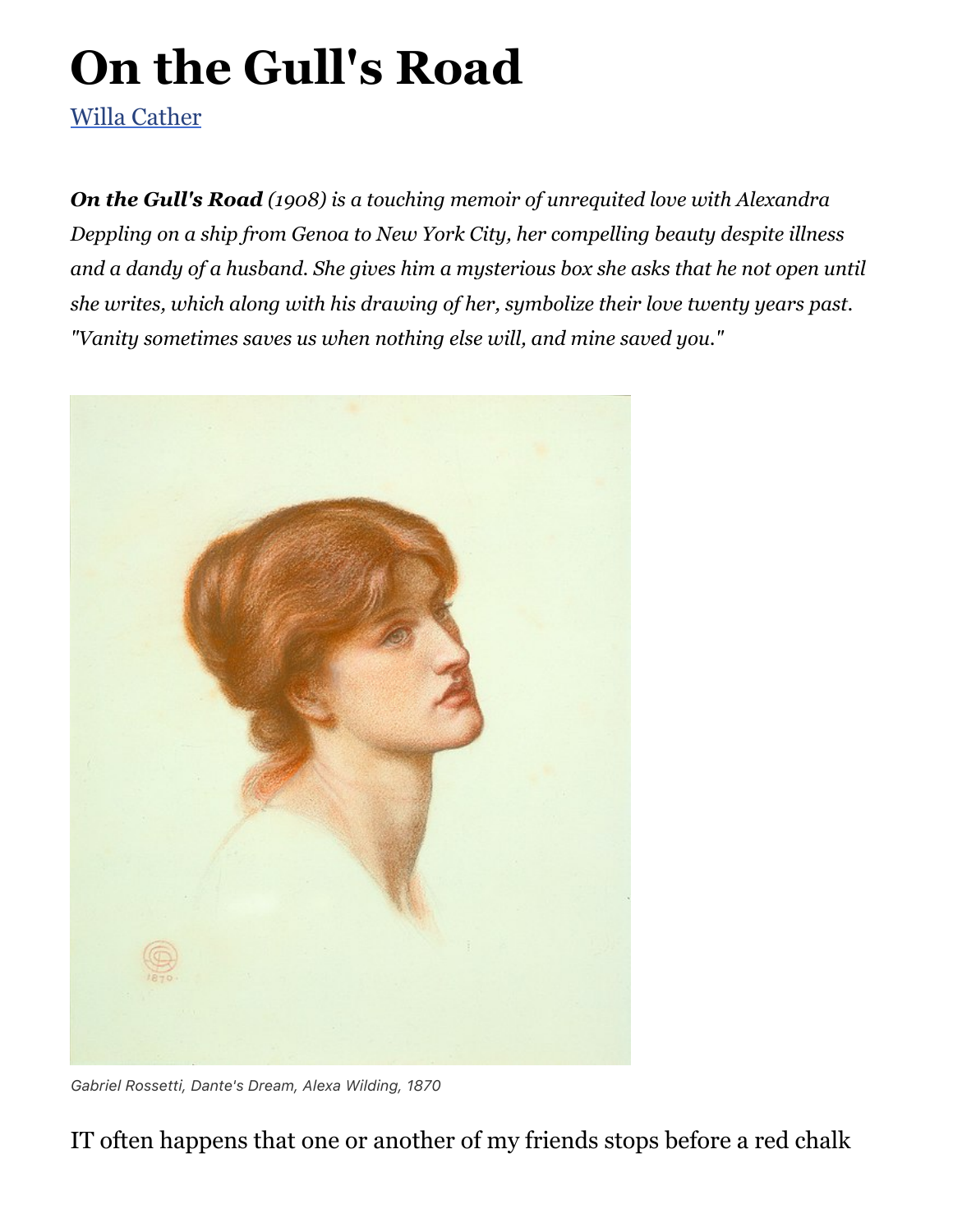drawing in my study and asks me where I ever found so lovely a creature. I have never told the story of that picture to any one, and the beautiful woman on the wall, until yesterday, in all these twenty years has spoken to no one but me. Yesterday a young painter, a countryman of mine, came to consult me on a matter of business, and upon seeing my drawing of Alexandra Ebbling, straightway forgot his errand. He examined the date upon the sketch and asked me, very earnestly, if I could tell him whether the lady were still living. When I answered him, he stepped back from the picture and said slowly:

"So long ago? She must have been very young. She was happy?"

"As to that, who can say -- about any one of us?" I replied. "Out of all that is supposed to make for happiness, she had very little."

We returned to the object of his visit, but when he bade me goodbye at the door his troubled gaze again went back to the drawing, and it was only by turning sharply about that he took his eyes away from her.

I went back to my study fire, and as the rain kept away less impetuous visitors, I had a long time in which to think of Mrs. Ebbling. I even got out the little box she gave me, which I had not opened for years, and when Mrs. Hemway brought my tea I had barely time to close the lid and defeat her disapproving gaze.

My young countryman's perplexity, as he looked at Mrs. Ebbling, had recalled to me the delight and pain she gave me when I was of his years. I sat looking at her face and trying to see it through his eyes -- freshly, as I saw it first upon the deck of the Germania, twenty years ago. Was it her loveliness, I often ask myself, or her loneliness, or her simplicity, or was it merely my own youth? Was her mystery only that of the mysterious North out of which she came? I still feel that she was very different from all the beautiful and brilliant women I have known; as the night is different from the day, or as the sea is different from the land. But this is our story, as it comes back to me.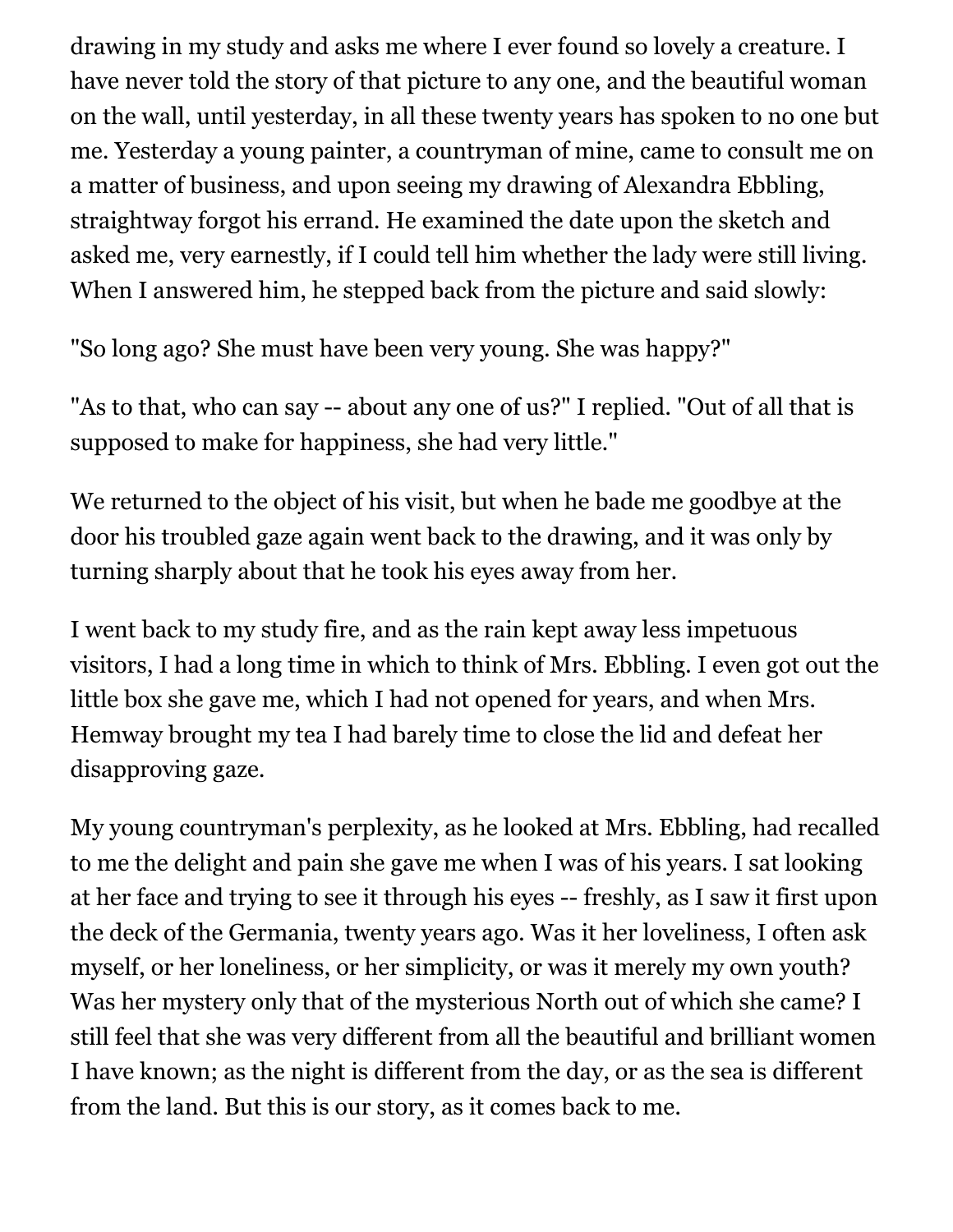

For two years I had been studying Italian and working in the capacity of clerk to the American legation at Rome, and I was going home to secure my first consular appointment. Upon boarding my steamer at Genoa, I saw my luggage into my cabin and then started for a rapid circuit of the deck. Everything promised well. The boat was thinly peopled, even for a July crossing; the decks were roomy; the day was fine; the sea was blue; I was sure of my appointment, and, best of all, I was coming back to Italy. All these things were in my mind when I stopped sharply before a chaise longue placed sidewise near the stern. Its occupant was a woman, apparently ill, who lay with her eyes closed, and in her open arm was a chubby little red-haired girl, asleep. I can still remember that first glance at Mrs. Ebbling, and how I stopped as a wheel does when the band slips. Her splendid, vigorous body lay still and relaxed under the loose folds of her clothing, her white throat and arms and red-gold hair were drenched with sunlight. Such hair as it was: wayward as some kind of gleaming seaweed that curls and undulates with the tide. A moment gave me her face; the high cheek-bones, the thin cheeks, the gentle chin, arching back to a girlish throat, and the singular loveliness of the mouth. Even then it flashed through me that the mouth gave the whole face its peculiar beauty and distinction. It was proud and sad and tender, and strangely calm. The curve of the lips could not have been cut more cleanly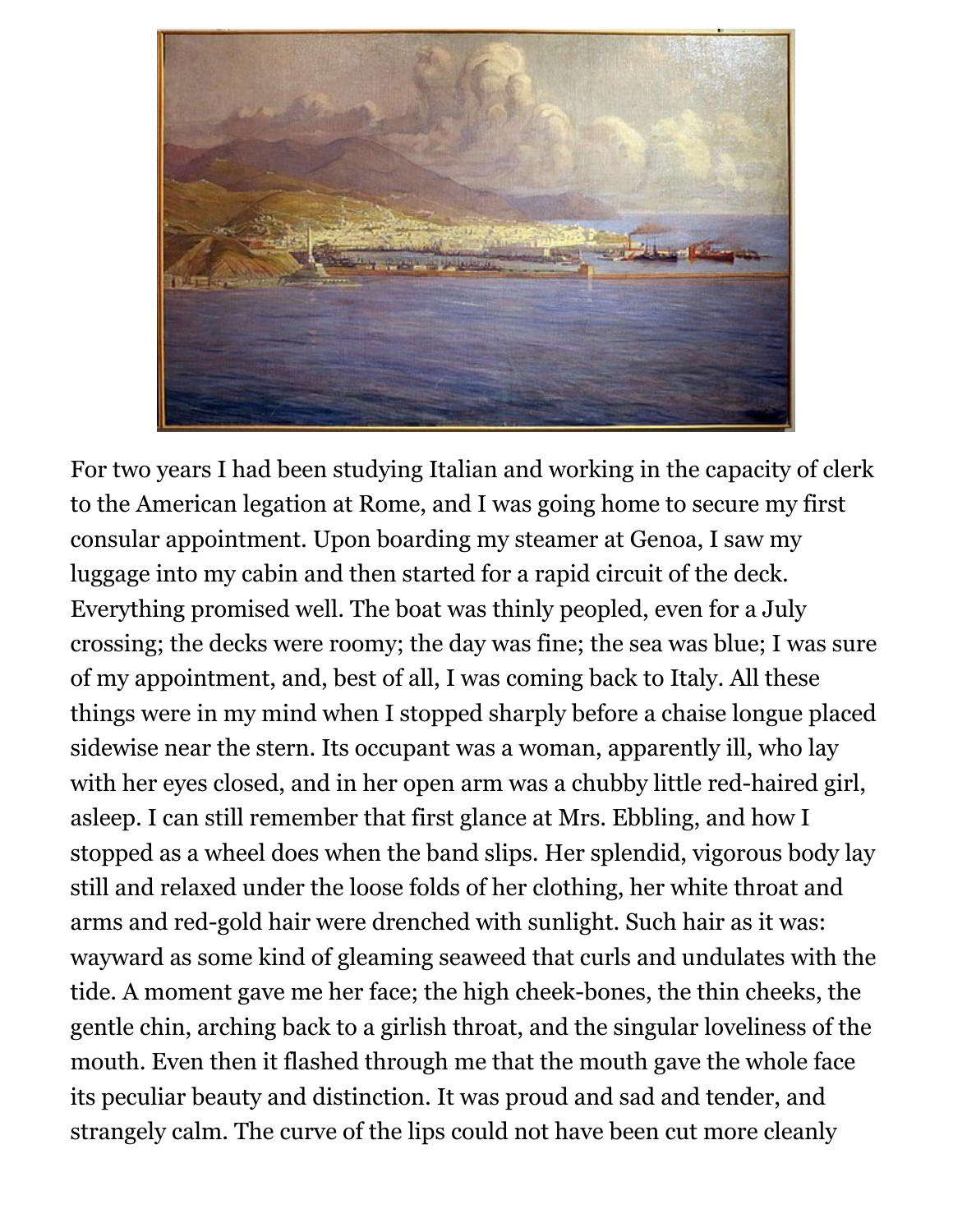with the most delicate instrument, and whatever shade of feeling passed over them seemed to partake of their exquisiteness.

But I am anticipating. While I stood stupidly staring (as if, at twenty-five, I had never before beheld a beautiful woman) the whistles broke into a hoarse scream, and the deck under us began to vibrate. The woman opened her eyes, and the little girl struggled into a sitting position, rolled out of her mother's arm, and ran to the deck rail. After putting my chair near the stern, I went forward to see the gang-plank up and did not return until we were dragging out to sea at the end of a long tow-line.

The woman in the chaise longue was still alone. She lay there all day, looking at the sea. The little girl, Carin, played noisily about the deck. Occasionally she returned and struggled up into the chair, plunged her head, round and red as a little pumpkin, against her mother's shoulder in an impetuous embrace, and then struggled down again with a lively flourishing of arms and legs. Her mother took such opportunities to pull up the child's socks or to smooth the fiery little braids; her beautiful hands, rather large and very white, played about the riotous little girl with a quieting tenderness. Carin chattered away in Italian and kept asking for her father, only to be told that he was busy.

When any of the ship's officers passed, they stopped for a word with my neighbor, and I heard the first mate address her as Mrs. Ebbling. When they spoke to her, she smiled appreciatively and answered in low, faltering Italian, but I fancied that she was glad when they passed on and left her to her fixed contemplation of the sea. Her eyes seemed to drink the color of it all day long, and after every interruption they went back to it. There was a kind of pleasure in watching her satisfaction, a kind of excitement in wondering what the water made her remember or forget. She seemed not to wish to talk to any one, but I knew I should like to hear whatever she might be thinking. One could catch some hint of her thoughts, I imagined, from the shadows that came and went across her lips, like the reflection of light clouds. She had a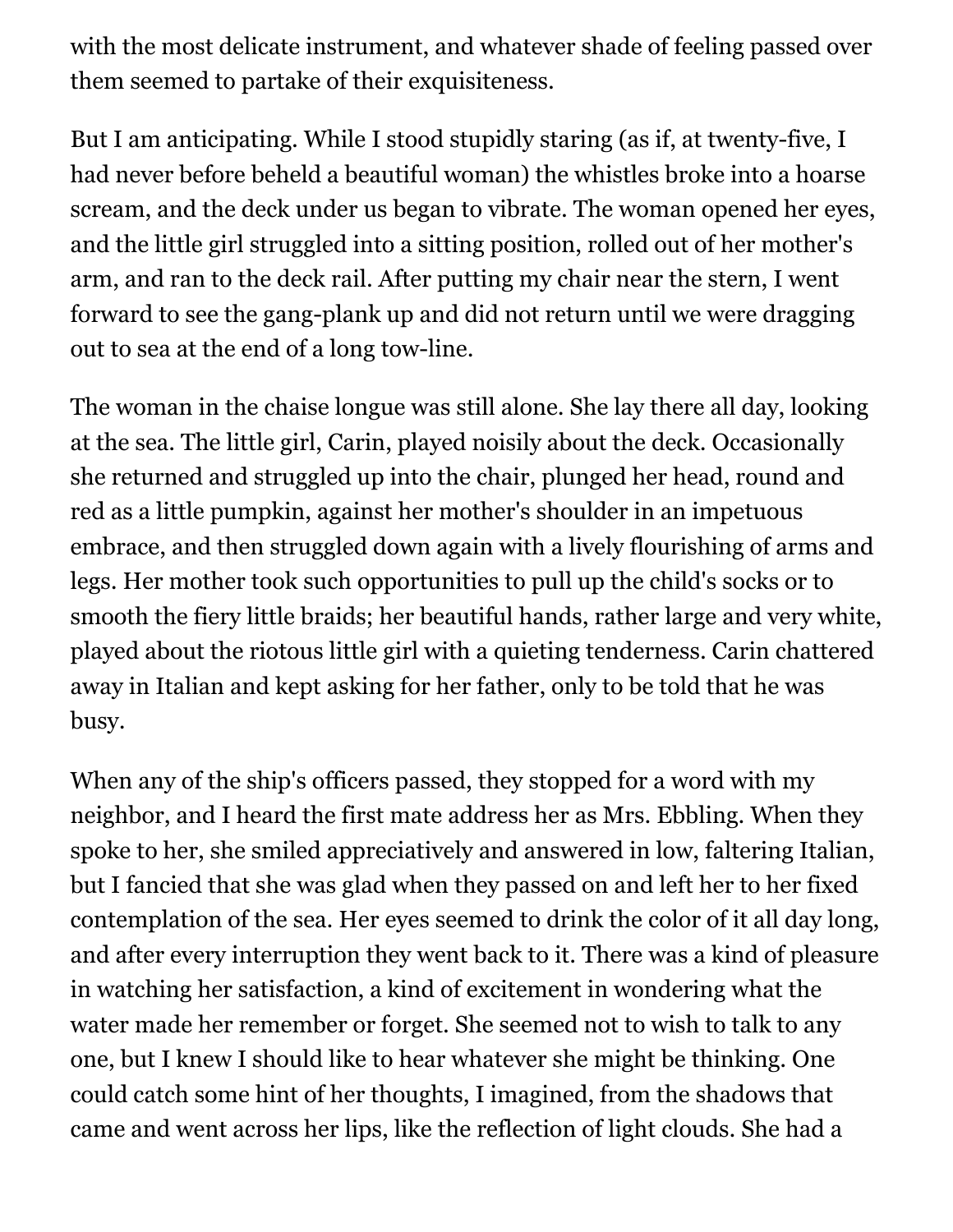pile of books beside her, but she did not read, and neither could I. I gave up trying at last, and watched the sea, very conscious of her presence, almost of her thoughts. When the sun dropped low and shone in her face, I rose and asked if she would like me to move her chair. She smiled and thanked me, but said the sun was good for her. Her yellow-hazel eyes followed me for a moment and then went back to the sea.

After the first bugle sounded for dinner, a heavy man in uniform came up the deck and stood beside the chaise longue, looking down at its two occupants with a smile of satisfied possession. The breast of his trim coat was hidden by waves of soft blond beard, as long and heavy as a woman's hair, which blew about his face in glittering profusion. He wore a large turquoise ring upon the thick hand that he rubbed good-humoredly over the little girl's head. To her he spoke Italian, but he and his wife conversed in some Scandinavian tongue. He stood stroking his fine beard until the second bugle blew, then bent stiffly from his hips, like a soldier, and patted his wife's hand as it lay on the arm of her chair. He hurried down the deck, taking stock of the passengers as he went, and stopped before a thin girl with frizzed hair and a lace coat, asking her a facetious question in thick English. They began to talk about Chicago and went below. Later I saw him at the head of his table in the dining room, the befrizzed Chicago lady on his left. They must have got a famous start at luncheon, for by the end of the dinner Ebbling was peeling figs for her and presenting them on the end of a fork.

The Doctor confided to me that Ebbling was the chief engineer and the dandy of the boat; but this time he would have to behave himself, for he had brought his sick wife along for the voyage. She had a bad heart valve, he added, and was in a serious way.

After dinner Ebbling disappeared, presumably to his engines, and at ten o'clock, when the stewardess came to put Mrs. Ebbling to bed, I helped her to rise from her chair, and the second mate ran up and supported her down to her cabin. About midnight I found the engineer in the card room, playing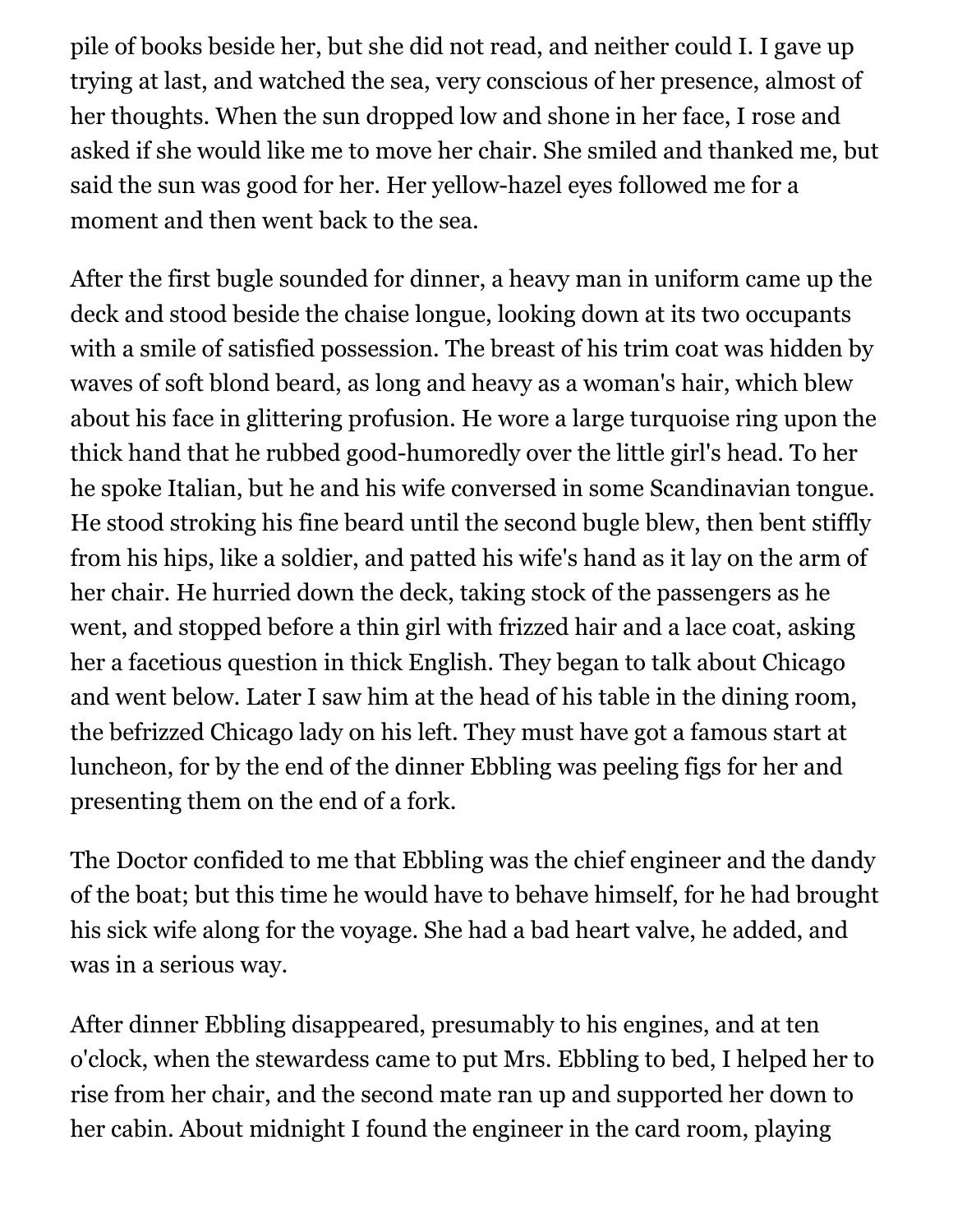with the Doctor, an Italian naval officer, and the commodore of a Long Island yacht club. His face was even pinker than it had been at dinner, and his fine beard was full of smoke. I thought a long while about Ebbling and his wife before I went to sleep.

The next morning we tied up at Naples to take on our cargo, and I went on shore for the day. I did not, however, entirely escape the ubiquitous engineer, whom I saw lunching with the Long Island commodore at a hotel in the Santa Lucia. When I returned to the boat in the early evening, the passengers had gone down to dinner, and I found Mrs. Ebbling quite alone upon the deserted deck. I approached her and asked whether she had had a dull day. She looked up smiling and shook her head, as if her Italian had quite failed her. I saw that she was flushed with excitement, and her yellow eyes were shining like two clear topazes.

"Dull? Oh, no! I love to watch Naples from the sea, in this white heat. She has just lain there on her hillside among the vines and laughed for me all day long. I have been able to pick out many of the places I like best."

I felt that she was really going to talk to me at last. She had turned to me frankly, as to an old acquaintance, and seemed not to be hiding from me anything of what she felt. I sat down in a glow of pleasure and excitement and asked her if she knew Naples well.

"Oh, yes! I lived there for a year after I was first married. My husband has a great many friends in Naples. But he was at sea most of the time, so I went about alone. Nothing helps one to know a city like that. I came first by sea, like this. Directly to Naples from Finmark, and I had never been South before." Mrs. Ebbling stopped and looked over my shoulder. Then, with a quick, eager glance at me, she said abruptly: "It was like a baptism of fire. Nothing has ever been quite the same since. Imagine how this bay looked to a Finmark girl. It seemed like the overture to Italy."

I laughed. "And then one goes up the country -- song by song and wine by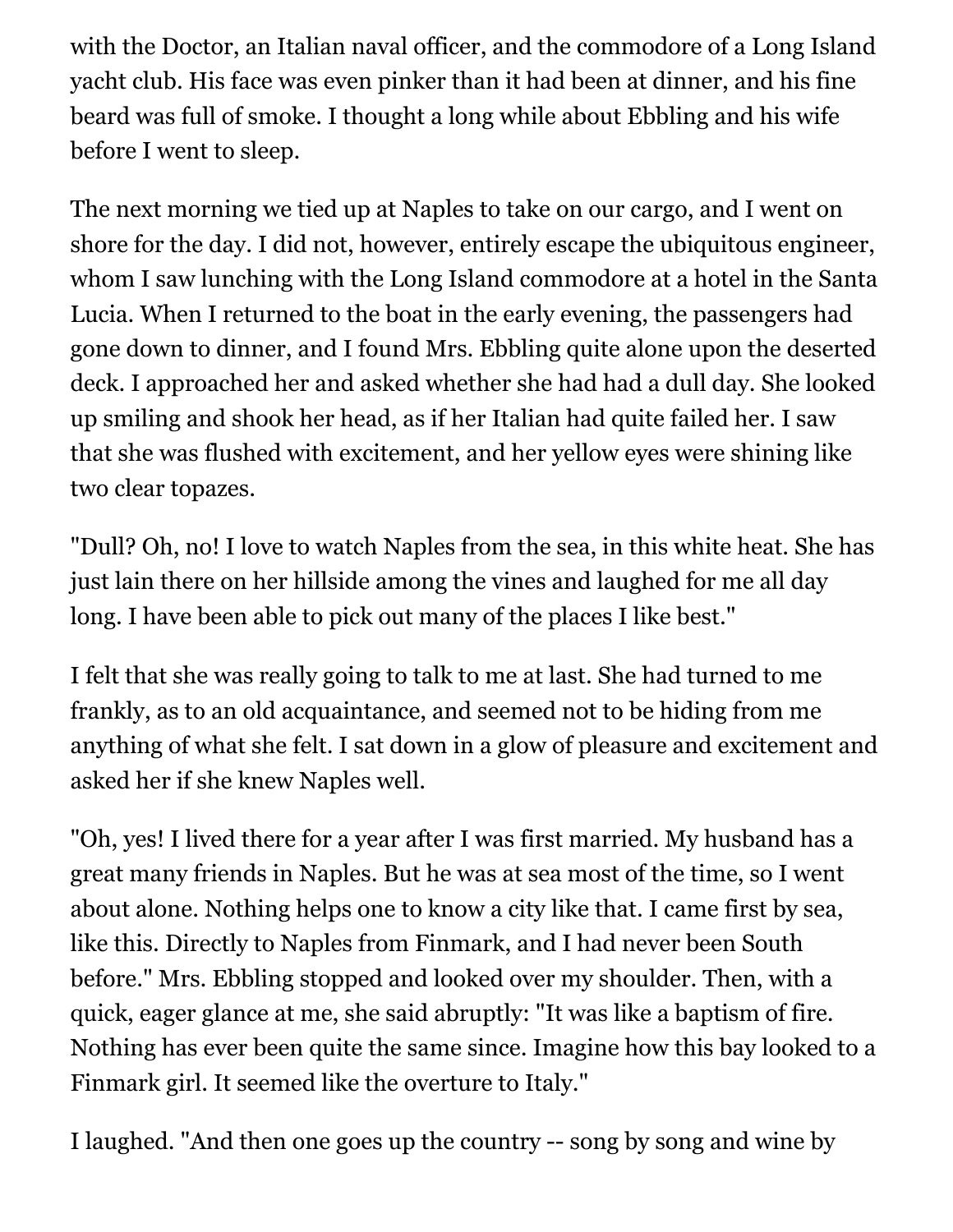wine."

Mrs. Ebbling sighed. "Ah, yes. It must be fine to follow it. I have never been away from the seaports myself. We live now in Genoa."

The deck steward brought her tray, and I moved forward a little and stood by the rail. When I looked back, she smiled and nodded to let me know that she was not missing anything. I could feel her intentness as keenly as if she were standing beside me.

The sun had disappeared over the high ridge behind the city, and the stone pines stood black and flat against the fires of the afterglow. The lilac haze that hung over the long, lazy slopes of Vesuvius warmed with golden light, and films of blue vapor began to float down toward Baiae. The sky, the sea, and the city between them turned a shimmering violet, fading grayer as the lights began to glow like luminous pearls along the water-front, -- the necklace of an irreclaimable queen. Behind me I heard a low exclamation; a slight, stifled sound, but it seemed the perfect vocalization of that weariness with which we at last let go of beauty, after we have held it until the senses are darkened. When I turned to her again, she seemed to have fallen asleep.

That night, as we were moving out to sea and the tail lights of Naples were winking across the widening stretch of black water, I helped Mrs. Ebbling to the foot of the stairway. She drew herself up from her chair with effort and leaned on me wearily. I could have carried her all night without fatigue.

"May I come and talk to you to-morrow?" I asked. She did not reply at once. "Like an old friend?" I added. She gave me her languid hand, and her mouth, set with the exertion of walking, softened altogether. "Grazia," she murmured.

I returned to the deck and joined a group of my countrywomen, who, primed with inexhaustible information, were discussing the baseness of Renaissance art. They were intelligent and alert, and as they leaned forward in their deck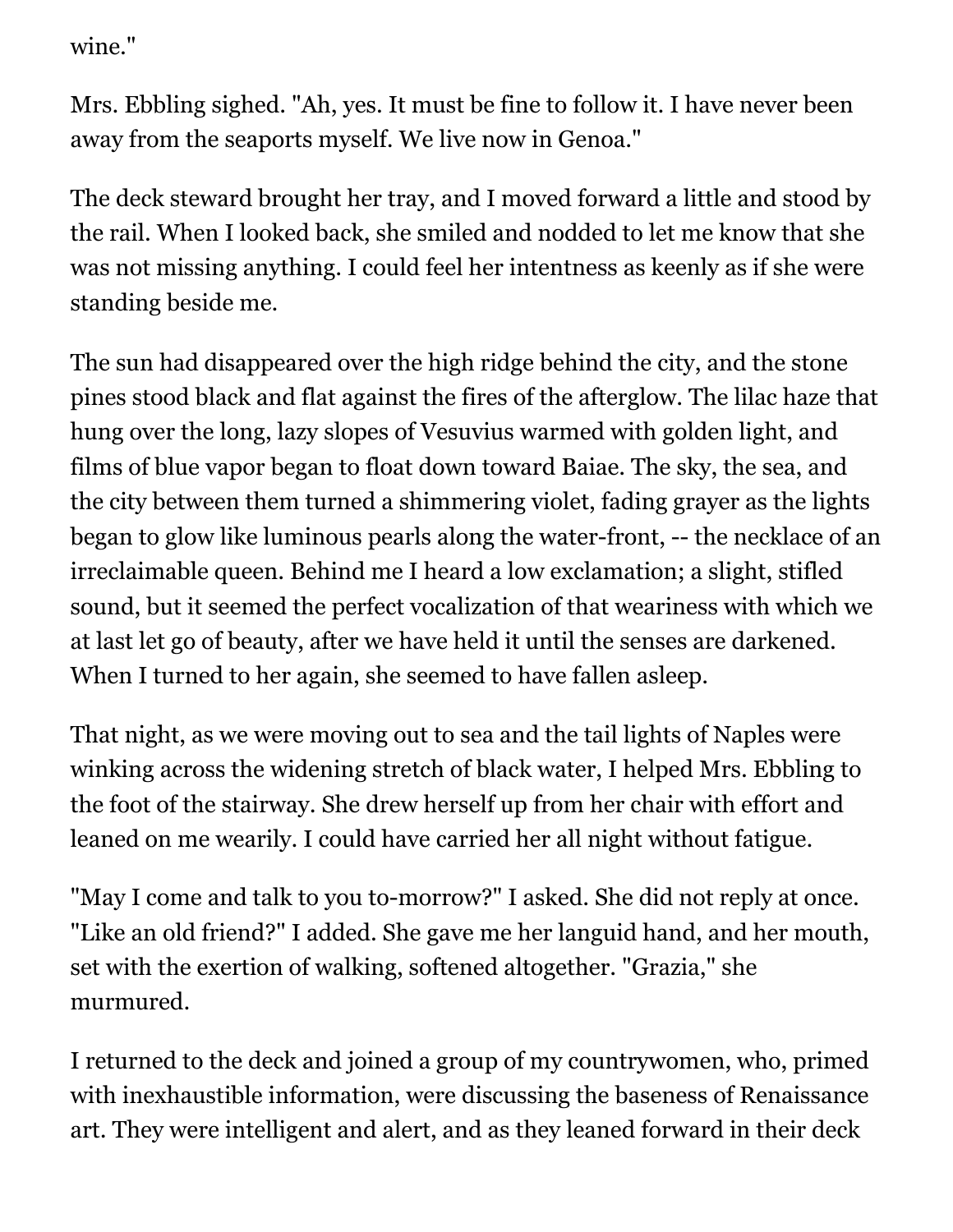chairs under the circle of light, their faces recalled to me Rembrandt's picture of a clinical lecture. I heard them through, against my will, and then went to the stern to smoke and to see the last of the island lights. The sky had clouded over, and a soft, melancholy wind was rushing over the sea. I could not help thinking how disappointed I would be if rain should keep Mrs. Ebbling in her cabin to-morrow. My mind played constantly with her image. At one moment she was very clear and directly in front of me; the next she was far away. Whatever else I thought about, some part of my consciousness was busy with Mrs. Ebbling; hunting for her, finding her, losing her, then groping again. How was it that I was so conscious of whatever she might be feeling? that when she sat still behind me and watched the evening sky, I had had a sense of speed and change, almost of danger; and when she was tired and sighed, I had wished for night and loneliness.

## II

Though when we are young we seldom think much about it, there is now and again a golden day when we feel a sudden, arrogant pride in our youth; in the lightness of our feet and the strength of our arms, in the warm fluid that courses so surely within us; when we are conscious of something powerful and mercurial in our breasts, which comes up wave after wave and leaves us irresponsible and free. All the next morning I felt this flow of life, which continually impelled me toward Mrs. Ebbling. After the merest greeting, however, I kept away. I found it pleasant to thwart myself, to measure myself against a current that was sure to carry me with it in the end. I was content to let her watch the sea -- the sea that seemed now to have come into me, warm and soft, still and strong. I played shuffleboard with the Commodore, who was anxious to keep down his figure, and ran about the deck with the stout legs of the little pumpkin-colored Carin about my neck. It was not until the child was having her afternoon nap below that I at last came up and stood beside her mother.

"You are better to-day," I exclaimed, looking down at her white gown. She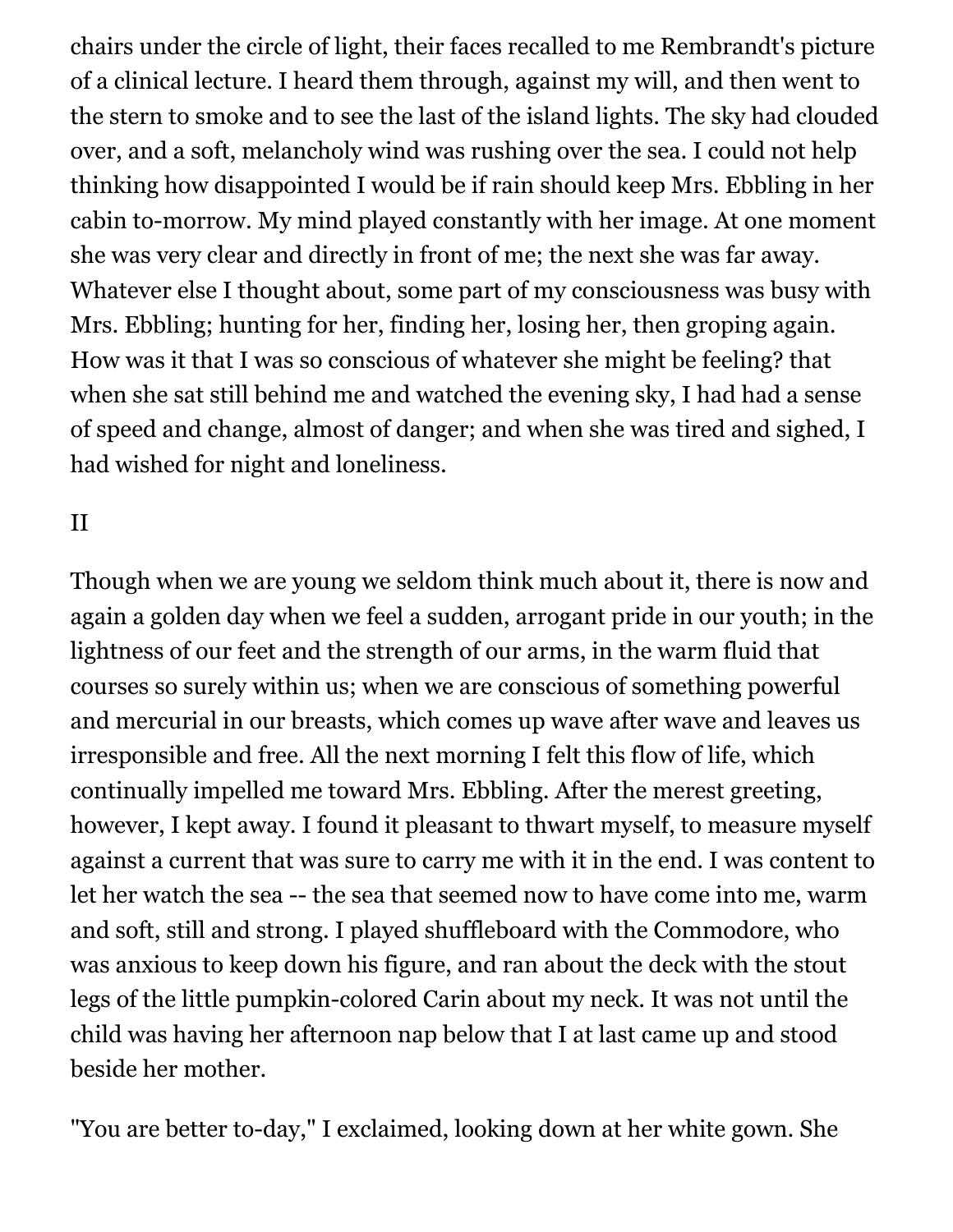colored unreasonably, and I laughed with a familiarity which she must have accepted as the mere foolish noise of happiness, or it would have seemed impertinent.

We talked at first of a hundred trivial things, and we watched the sea. The coast of Sardinia had lain to our port for some hours and would lie there for hours to come, now advancing in rocky promontories, now retreating behind blue bays. It was the naked south coast of the island, and though our course held very near the shore, not a village or habitation was visible; there was not even a goat-herd's hut hidden away among the low pinkish sand hills. Pinkish sand hills and yellow head-lands; with dull-colored scrubby bushes massed about their bases and following the dried water-courses. A narrow strip of beach glistened like white paint between the purple sea and the umber rocks, and the whole island lay gleaming in the yellow sunshine and translucent air. Not a wave broke on that fringe of white sand, not the shadow of a cloud played across the bare hills. In the air about us, there was no sound but that of a vessel moving rapidly through absolutely still water. She seemed like some great sea-animal, swimming silently, her head well up. The sea before us was so rich and heavy and opaque that it might have been lapis lazuli. It was the blue of legend, simply; the color that satisfies the soul like sleep.

And it was of the sea we talked, for it was the substance of Mrs. Ebbling's story. She seemed always to have been swept along by ocean streams, warm or cold, and to have hovered about the edge of great waters. She was born and had grown up in a little fishing town on the Arctic ocean. Her father was a doctor, a widower, who lived with his daughter and who divided his time between his books and his fishing rod. Her uncle was skipper on a coasting vessel, and with him she had made many trips along the Norwegian coast. But she was always reading and thinking about the blue seas of the South.

"There was a curious old woman in our village, Dame Ericson, who had been in Italy in her youth. She had gone to Rome to study art, and had copied a great many pictures there. She was well connected, but had little money, and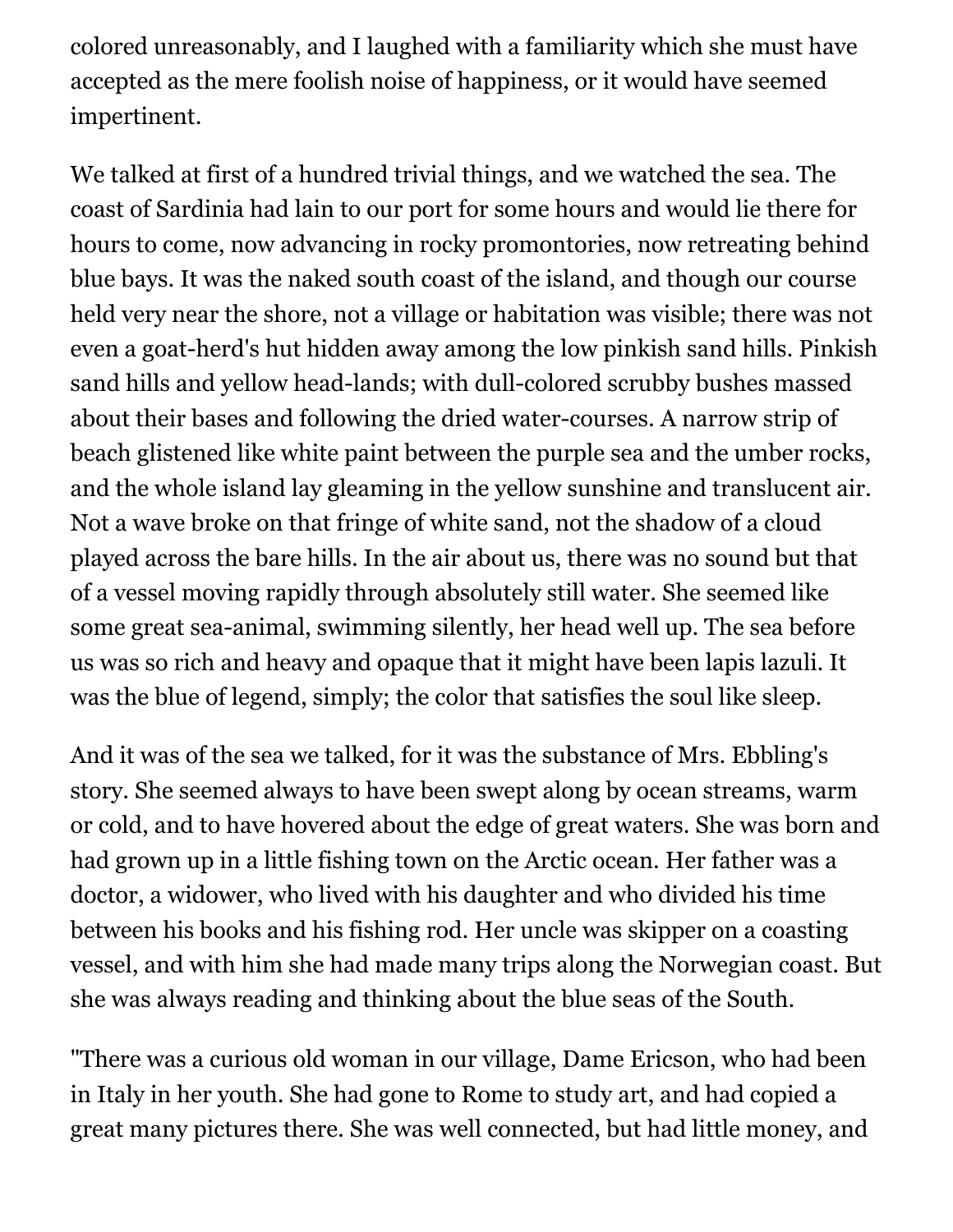as she grew older and poorer she sold her pictures one by one, until there was scarcely a well-to-do family in our district that did not own one of Dame Ericson's paintings. But she brought home many other strange things; a little orange-tree which she cherished until the day of her death, and bits of colored marble, and sea shells and pieces of coral, and a thin flask full of water from the Mediterranean. When I was a little girl she used to show me her things and tell me about the South; about the coral fishers, and the pink islands, and the smoking mountains, and the old, underground Naples. I suppose the water in her flask was like any other, but it never seemed so to me. It looked so elastic and alive, that I used to think if one unsealed the bottle something penetrating and fruitful might leap out and work an enchantment over Finmark."

Lars Ebbling, I learned, was one of her father's friends. She could remember him from the time when she was a little girl and he a dashing young man who used to come home from the sea and make a stir in the village. After he got his promotion to an Atlantic liner and went South, she did not see him until the summer she was twenty, when he came home to marry her. That was five years ago. The little girl, Carin, was three. From her talk, one might have supposed that Ebbling was proprietor of the Mediterranean and its adjacent lands, and could have kept her away at his pleasure. Her own rights in him she seemed not to consider.

But we wasted very little time on Lars Ebbling. We talked, like two very young persons, of arms and men, of the sea beneath us and the shores it washed. We were carried a little beyond ourselves, for we were in the presence of the things of youth that never change; fleeing past them. To-morrow they would be gone, and no effort of will or memory could bring them back again. All about us was the sea of great adventure, and below us, caught somewhere in its gleaming meshes, were the bones of nations and navies . . . . . nations and navies that gave youth its hope and made life something more than a hunger of the bowels. The unpeopled Sardinian coast unfolded gently before us, like something left over out of a world that was gone; a place that might well have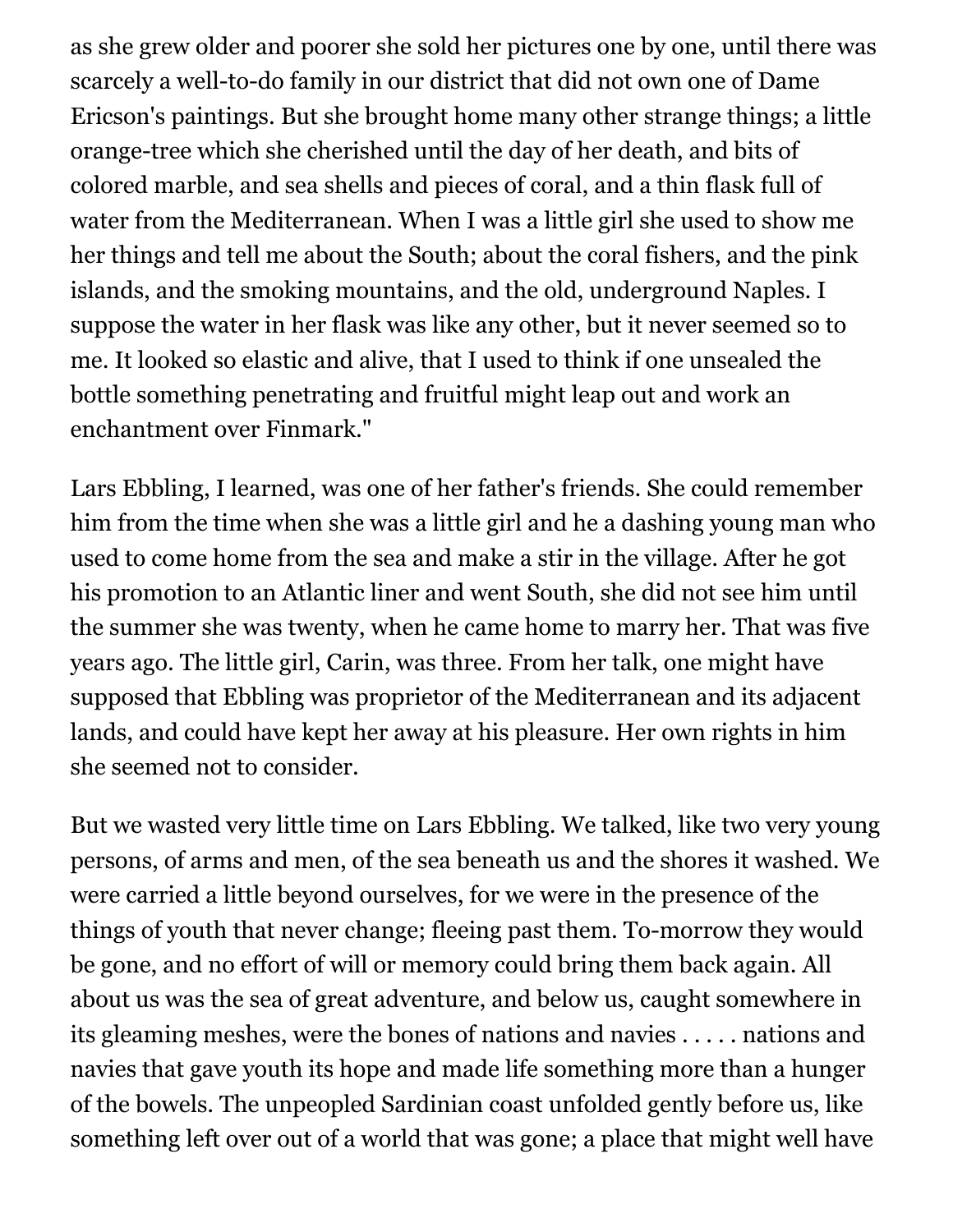had no later news since the corn ships brought the tidings of Actium.

"I shall never go to Sardinia," said Mrs. Ebbling. "It could not possibly be as beautiful as this."

"Neither shall I," I replied.

As I was going down to dinner that evening, I was stopped by Lars Ebbling, freshly brushed and scented, wearing a white uniform, and polished and glistening as one of his own engines. He smiled at me with his own kind of geniality. "You have been very kind to talk to my wife," he explained. "It is very bad for her this trip that she speaks no English. I am indebted to you."

I told him curtly that he was mistaken, but my acrimony made no impression upon his blandness. I felt that I should certainly strike the fellow if he stood there much longer, running his blue ring up and down his beard. I should probably have hated any man who was Mrs. Ebbling's husband, but Ebbling made me sick.

## III

The next day I began my drawing of Mrs. Ebbling. She seemed pleased and a little puzzled when I asked her to sit for me. It occurred to me that she had always been among dull people who took her looks as a matter of course, and that she was not at all sure that she was really beautiful. I can see now her quick, confused look of pleasure. I thought very little about the drawing then, except that the making of it gave me an opportunity to study her face; to look as long as I pleased into her yellow eyes, at the noble lines of her mouth, at her splendid, vigorous hair.

"We have a yellow vine at home," I told her, "that is very like your hair. It seems to be growing while one looks at it, and it twines and tangles about itself and throws out little tendrils in the wind."

"Has it any name?"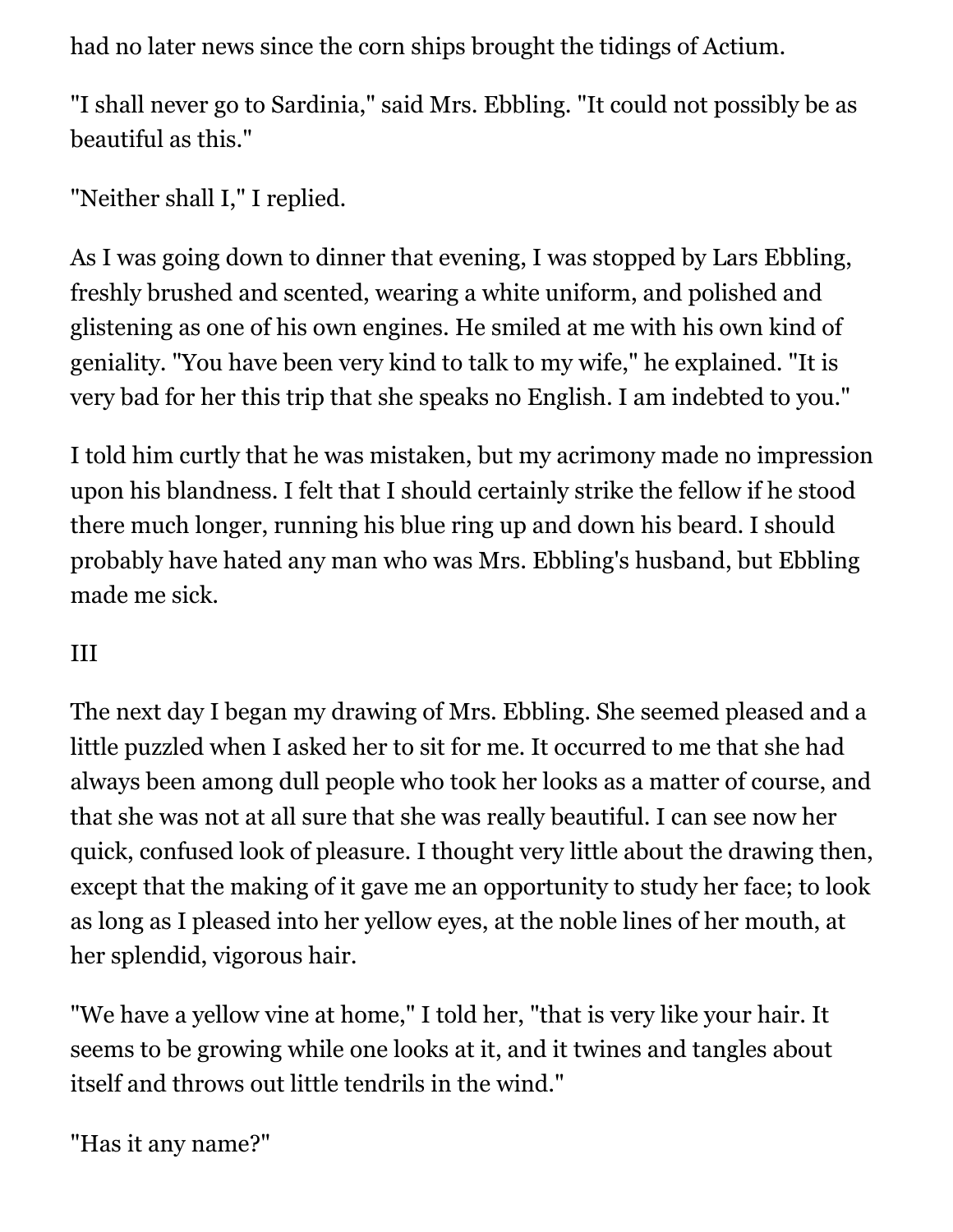"We call it love vine."

How little a thing could disconcert her!

As for me, nothing disconcerted me. I awoke every morning with a sense of speed and joy. At night I loved to hear the swish of the water rushing by. As fast as the pistons could carry us, as fast as the water could bear us, we were going forward to something delightful; to something together. When Mrs. Ebbling told me that she and her husband would be five days in the docks in New York and then return to Genoa, I was not disturbed, for I did not believe her. I came and went, and she sat still all day, watching the water. I heard an American lady say that she watched it like one who is going to die, but even that did not frighten me: I somehow felt that she had promised me to live.

All those long blue days when I sat beside her talking about Finmark and the sea, she must have known that I loved her. I sat with my hands idle on my knees and let the tide come up in me. It carried me so swiftly that, across the narrow space of deck between us, it must have swayed her, too, a little. I had no wish to disturb or distress her. If a little, a very little of it reached her, I was satisfied. If it drew her softly, but drew her, I wanted no more. Sometimes I could see that even the light pressure of my thoughts made her paler. One still evening, after a long talk, she whispered to me, "You must go and walk now, and -- don't think about me." She had been held too long and too closely in my thoughts, and she begged me to release her for a little while. I went out into the bow and put her far away, at the sky line, with the faintest star, and thought of her gently across the water. When I went back to her, she was asleep.

But even in those first days I had my hours of misery. Why, for instance, should she have been born in Finmark, and why should Lars Ebbling have been her only door of escape? Why should she be silently taking leave of the world at the age when I was just beginning it, having had nothing, nothing of whatever is worth while?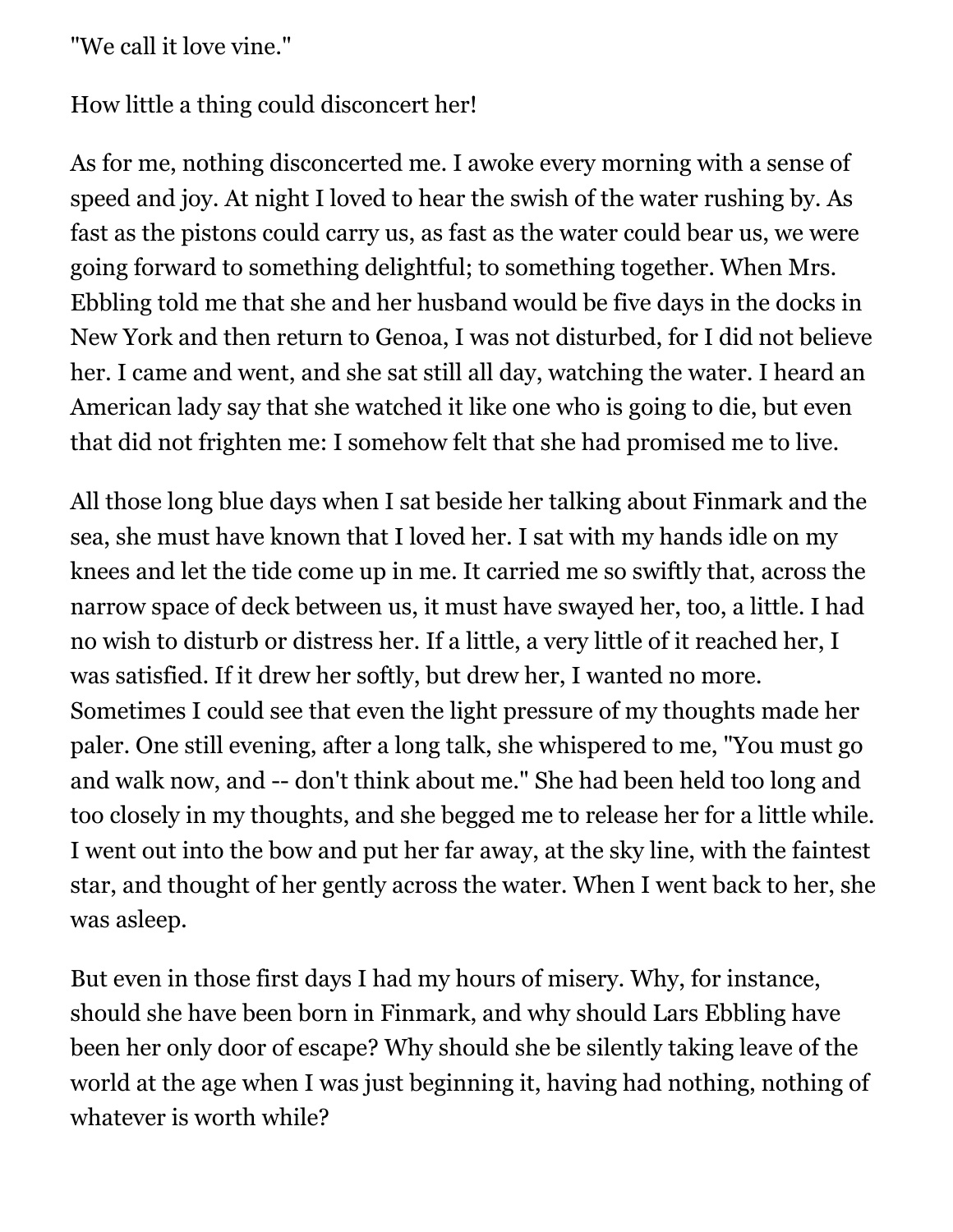She never talked about taking leave of things, and yet I sometimes felt that she was counting the sunsets. One yellow afternoon, when we were gliding between the shores of Spain and Africa, she spoke of her illness for the first time. I had got some magnolias at Gibraltar, and she wore a bunch of them in her girdle and the rest lay on her lap. She held the cool leaves against her cheek and fingered the white petals. "I can never," she remarked, "get enough of the flowers of the South. They make me breathless, just as they did at first. Because of them I should like to live a long while -- almost forever."

I leaned forward and looked at her. "We could live almost forever if we had enough courage. It's of our lives that we die. If we had the courage to change it all, to run away to some blue coast like that over there, we could live on and on, until we were tired."

She smiled tolerantly and looked southward through half shut eyes. "I am afraid I should never have courage enough to go behind that mountain, at least. Look at it, it looks as if it hid horrible things."

A sea mist, blown in from the Atlantic, began to mask the impassive African coast, and above the fog, the grey mountain peak took on the angry red of the sunset. It burned sullen and threatening until the dark land drew the night about her and settled back into the sea. We watched it sink, while under us, slowly but ever increasing, we felt the throb of the Atlantic come and go, the thrill of the vast, untamed waters of that lugubrious and passionate sea. I drew Mrs. Ebbling's wraps about her and shut the magnolias under her cloak. When I left her, she slipped me one warm, white flower.

## IV

From the Straits of Gibraltar we dropped into the abyss, and by morning we were rolling in the trough of a sea that drew us down and held us deep, shaking us gently back and forth until the timbers creaked, and then shooting us out on the crest of a swelling mountain. The water was bright and blue, but so cold that the breath of it penetrated one's bones, as if the chill of the deep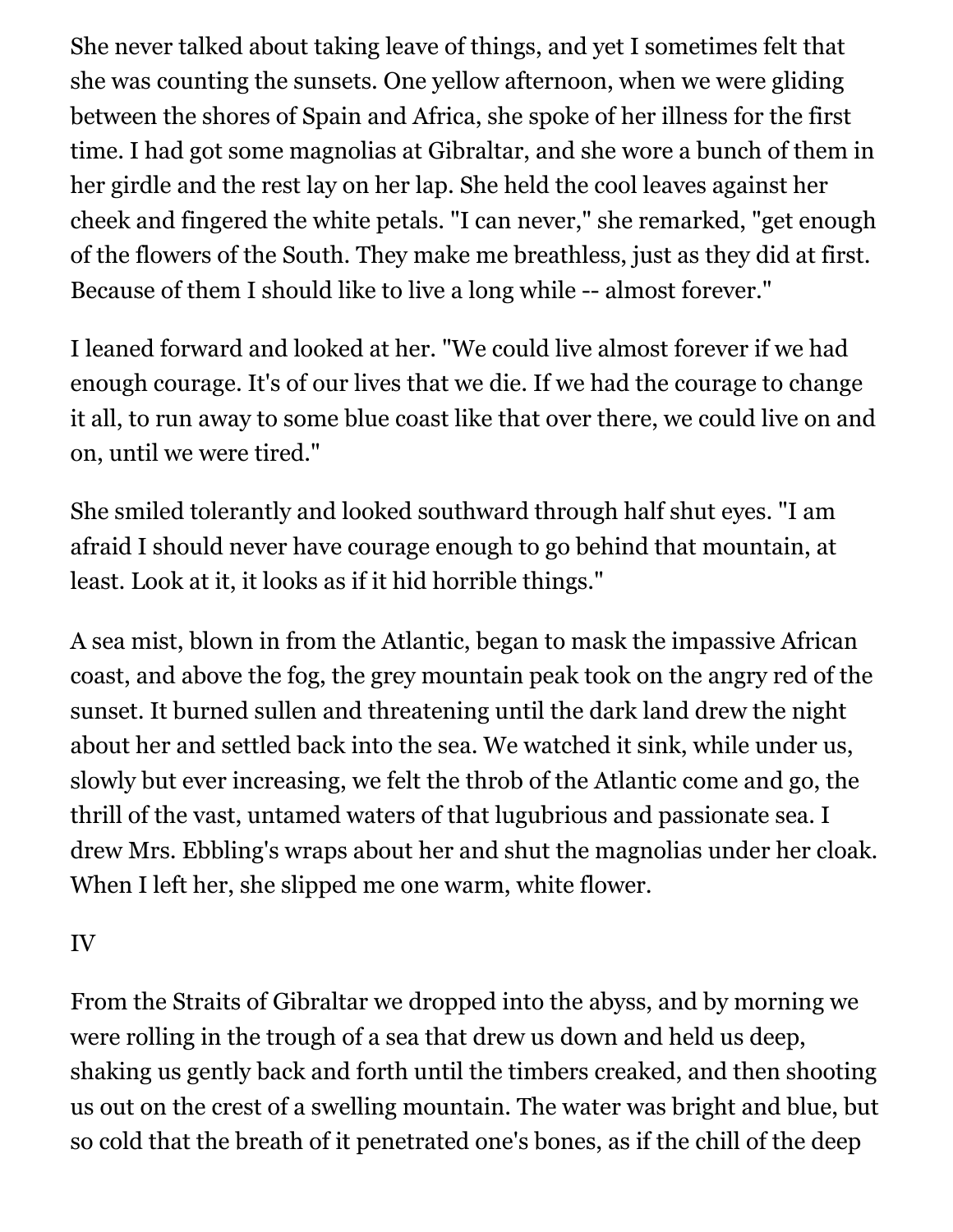under-fathoms of the sea were being loosed upon us. There were not more than a dozen people upon the deck that morning, and Mrs. Ebbling was sheltered behind the stern, muffled in a sea jacket, with drops of moisture upon her long lashes and on her hair. When a shower of icy spray beat back over the deck rail, she took it gleefully.

"After all," she insisted, "this is my own kind of water; the kind I was born in. This is first cousin to the Pole waters, and the sea we have left is only a kind of fairy tale. It's like the burnt out volcanoes; its day is over. This is the real sea now, where the doings of the world go on."

"It is not our reality, at any rate," I answered.

"Oh, yes, it is! These are the waters that carry men to their work, and they will carry you to yours."

I sat down and watched her hair grow more alive and iridescent in the moisture. "You are pleased to take an attitude," I complained.

"No, I don't love realities any more than another, but I admit them, all the same."

"And who are you and I to define the realities?"

"Our minds define them clearly enough, yours and mine, everybody's. Those are the lines we never cross, though we flee from the equator to the Pole. I have never really got out of Finmark, of course. I shall live and die in a fishing town on the Arctic ocean, and the blue seas and the pink islands are as much a dream as they ever were. All the same, I shall continue to dream them."

The Gulf Stream gave us warm blue days again, but pale, like sad memories. The water had faded, and the thin, tepid sunshine made something tighten about one's heart. The stars watched us coldly, and seemed always to be asking me what I was going to do. The advancing line on the chart, which at first had been mere foolishness, began to mean something, and the wind from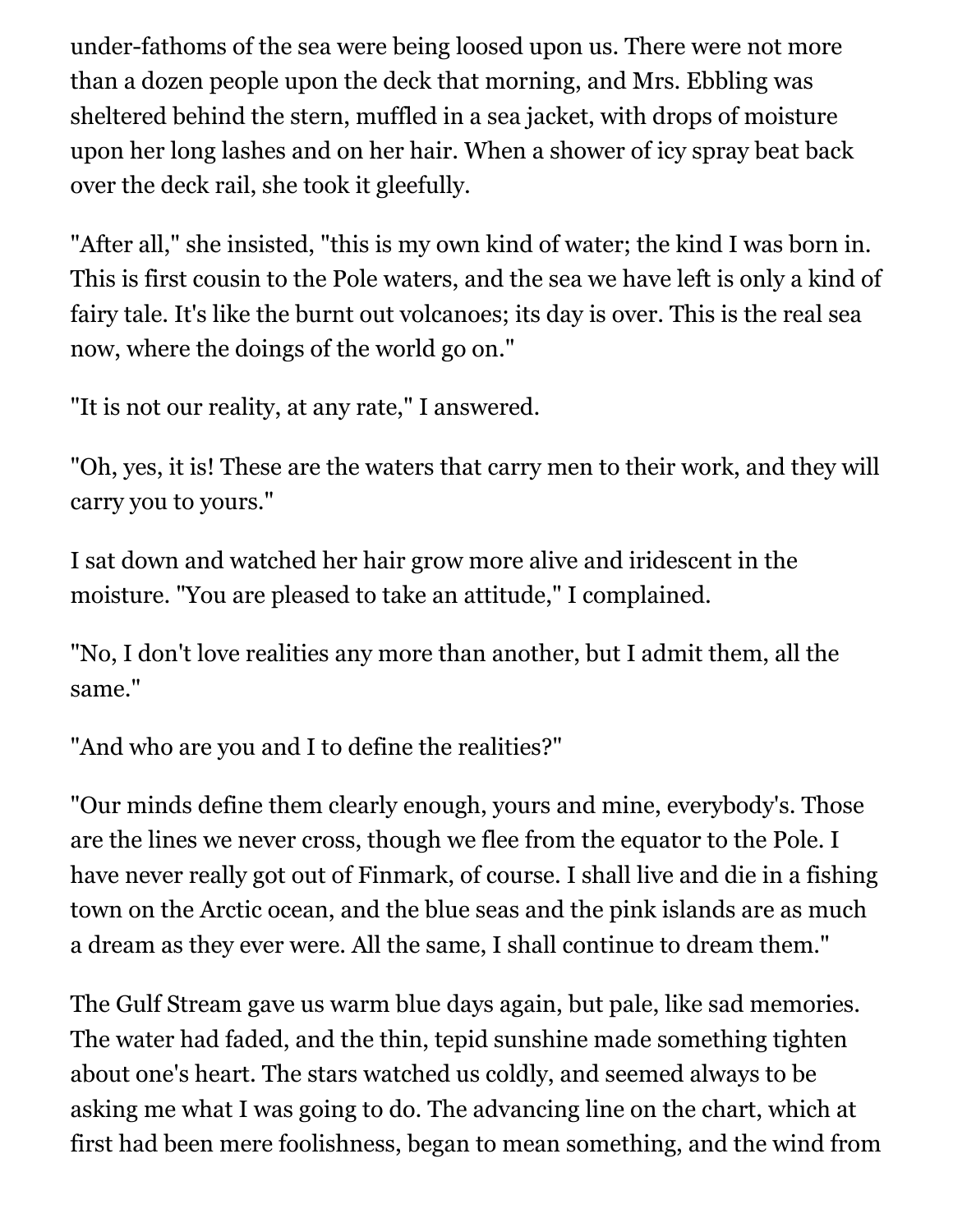the west brought disturbing fears and forebodings. I slept lightly, and all day I was restless and uncertain except when I was with Mrs. Ebbling. She quieted me as she did little Carin, and soothed me without saying anything, as she had done that evening at Naples when we watched the sunset. It seemed to me that every day her eyes grew more tender and her lips more calm. A kind of fortitude seemed to be gathering about her mouth, and I dreaded it. Yet when, in an involuntary glance, I put to her the question that tortured me, her eyes always met mine steadily, deep and gentle and full of reassurance. That I had my word at last, happened almost by accident.

On the second night out from shore there was the concert for the Sailors' Orphanage, and Mrs. Ebbling dressed and went down to dinner for the first time, and sat on her husband's right. I was not the only one who was glad to see her. Even the women were pleased. She wore a pale green gown, and she came up out of it regally white and gold. I was so proud that I blushed when any one spoke of her. After dinner she was standing by her deck-chair talking to her husband when people began to go below for the concert. She took up a long cloak and attempted to put it on. The wind blew the light thing about, and Ebbling chatted and smiled his public smile while she struggled with it. Suddenly his roving eye caught sight of the Chicago girl, who was having a similar difficulty with her draperies, and he pranced half the length of the deck to assist her. I had been watching from the rail, and when she was left alone I threw my cigar away and wrapped Mrs. Ebbling up roughly.

"Don't go down," I begged. "Stay up here. I want to talk to you."

She hesitated a moment and looked at me thoughtfully. Then, with a sigh, she sat down. Every one hurried down to the saloon, and we were absolutely alone at last, behind the shelter of the stern, with the thick darkness all about us and a warm east wind rushing over the sea. I was too sore and angry to think. I leaned toward her, holding the arm of her chair with both hands, and began anywhere.

"You remember those two blue coasts out of Gibraltar? It shall be either one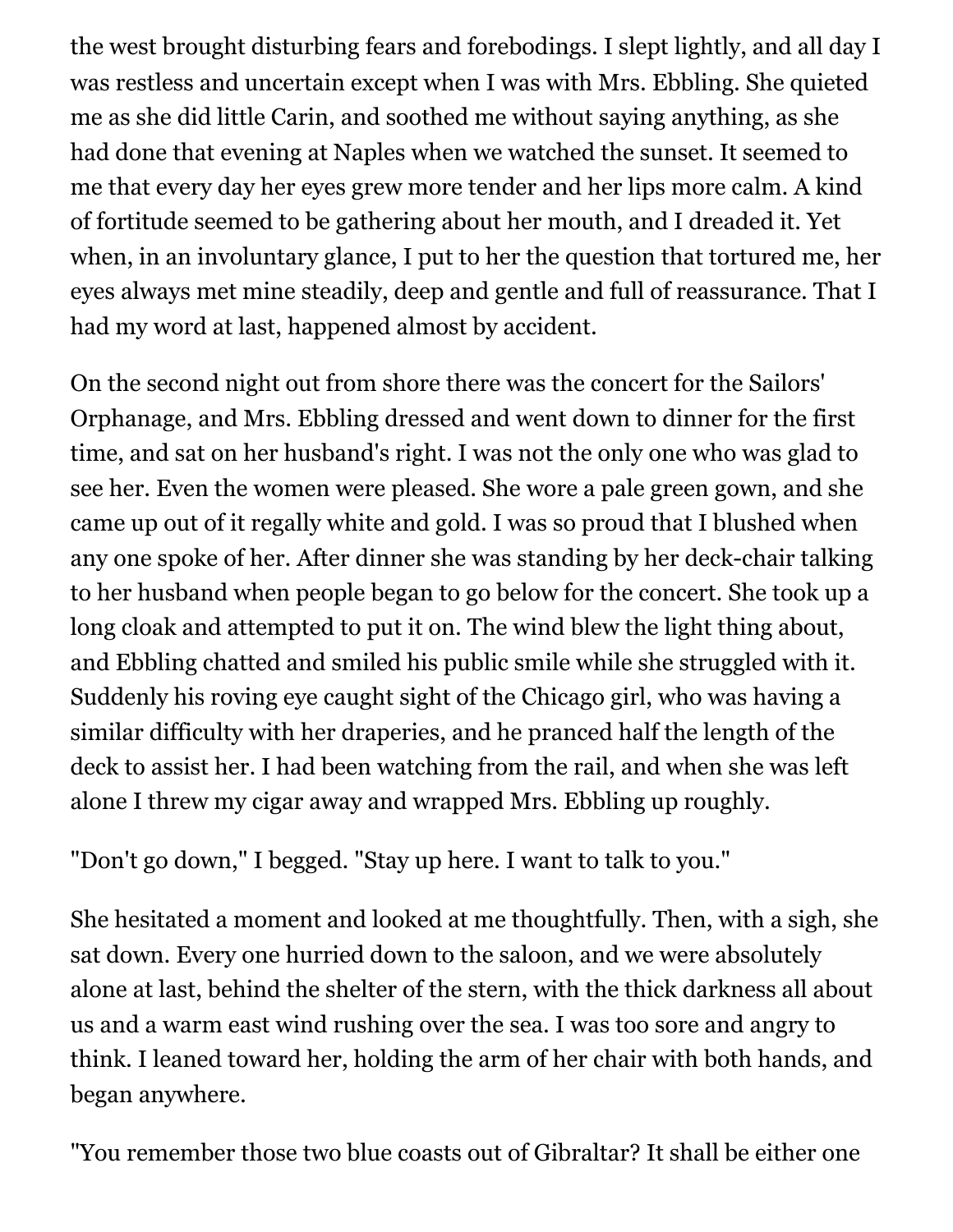you choose, if you will come with me. I have not much money, but we shall get on somehow. There has got to be an end of this. We are neither one of us cowards, and this is humiliating, intolerable."

She sat looking down at her hands, and I pulled her chair impatiently toward me.

"I felt," she said at last, "that you were going to say something like this. You are sorry for me, and I don't wish to be pitied. You think Ebbling neglects me, but you are mistaken. He has had his disappointments, too. He wants children and a gay, hospitable house, and he is tied to a sick woman who can not get on with people. He has more to complain of than I have, and yet he bears with me. I am grateful to him, and there is no more to be said."

```
"Oh, isn't there?" I cried, "and I?"
```
She laid her hand entreatingly upon my arm. "Ah, you! you! Don't ask me to talk about that. You -- " Her fingers slipped down my coat sleeve to my hand and pressed it. I caught her two hands and held them, telling her I would never let them go.

"And you meant to leave me day after tomorrow, to say goodbye to me as you will to the other people on this boat? You meant to cut me adrift like this, with my heart on fire and all my life unspent in me?"

She sighed despondently. "I am willing to suffer -- whatever I must suffer - to have had you," she answered simply. "I was ill -- and so lonely -- and it came so quickly and quietly. Ah, don't begrudge it to me! Do not leave me in bitterness. If I have been wrong, forgive me." She bowed her head and pressed my fingers entreatingly. A warm tear splashed on my hand. It occurred to me that she bore my anger as she bore little Carin's importunities, as she bore Ebbling. What a circle of pettiness she had about her! I fell back in my chair and my hands dropped at my side. I felt like a creature with its back broken. I asked her what she wished me to do.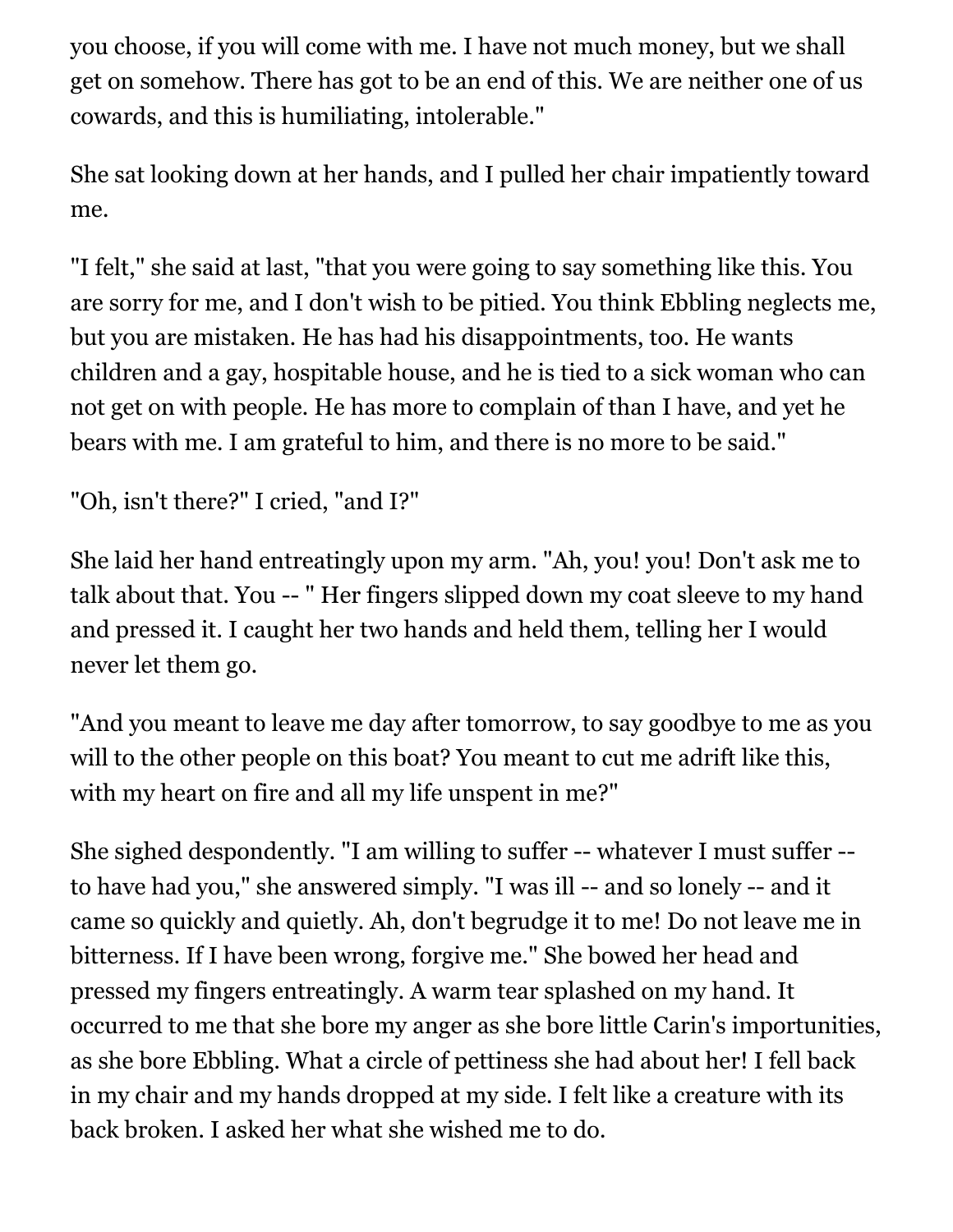"Don't ask me," she whispered. "There is nothing that we can do. I thought you knew that. You forget that -- that I am too ill to begin my life over. Even if there were nothing else in the way, that would be enough. And that is what has made it all possible, our loving each other, I mean. If I were well, we couldn't have had even this much. Don't reproach me. Hasn't it been at all pleasant to you to find me waiting for you every morning, to feel me thinking of you when you went to sleep? Every night I have watched the sea for you, as if it were mine and I had made it, and I have listened to the water rushing by you, full of sleep and youth and hope. And everything you had done or said during the day came back to me, and when I went to sleep it was only to feel you more. You see there was never any one else; I have never thought of any one in the dark but you." She spoke pleadingly, and her voice had sunk so low that I could scarcely hear her.

"And yet you will do nothing," I groaned. "You will dare nothing. You will give me nothing."

"Don't say that. When I leave you day after tomorrow, I shall have given you all my life. I can't tell you how, but it is true. There is something in each of us that does not belong to the family or to society, not even to ourselves. Sometimes it is given in marriage, and sometimes it is given in love, but oftener it is never given at all. We have nothing to do with giving or withholding it. It is a wild thing that sings in us once and flies away and never comes back, and mine has flown to you. When one loves like that, it is enough, somehow. The other things can go if they must. That is why I can live without you, and die without you."

I caught her hands and looked into her eyes that shone warm in the darkness. She shivered and whispered in a tone so different from any I ever heard from her before or afterward: "Do you grudge it to me? You are so young and strong, and you have everything before you. I shall have only a little while to want you in -- and I could want you forever and not weary." I kissed her hair, her cheeks, her lips, until her head fell forward on my shoulder and she put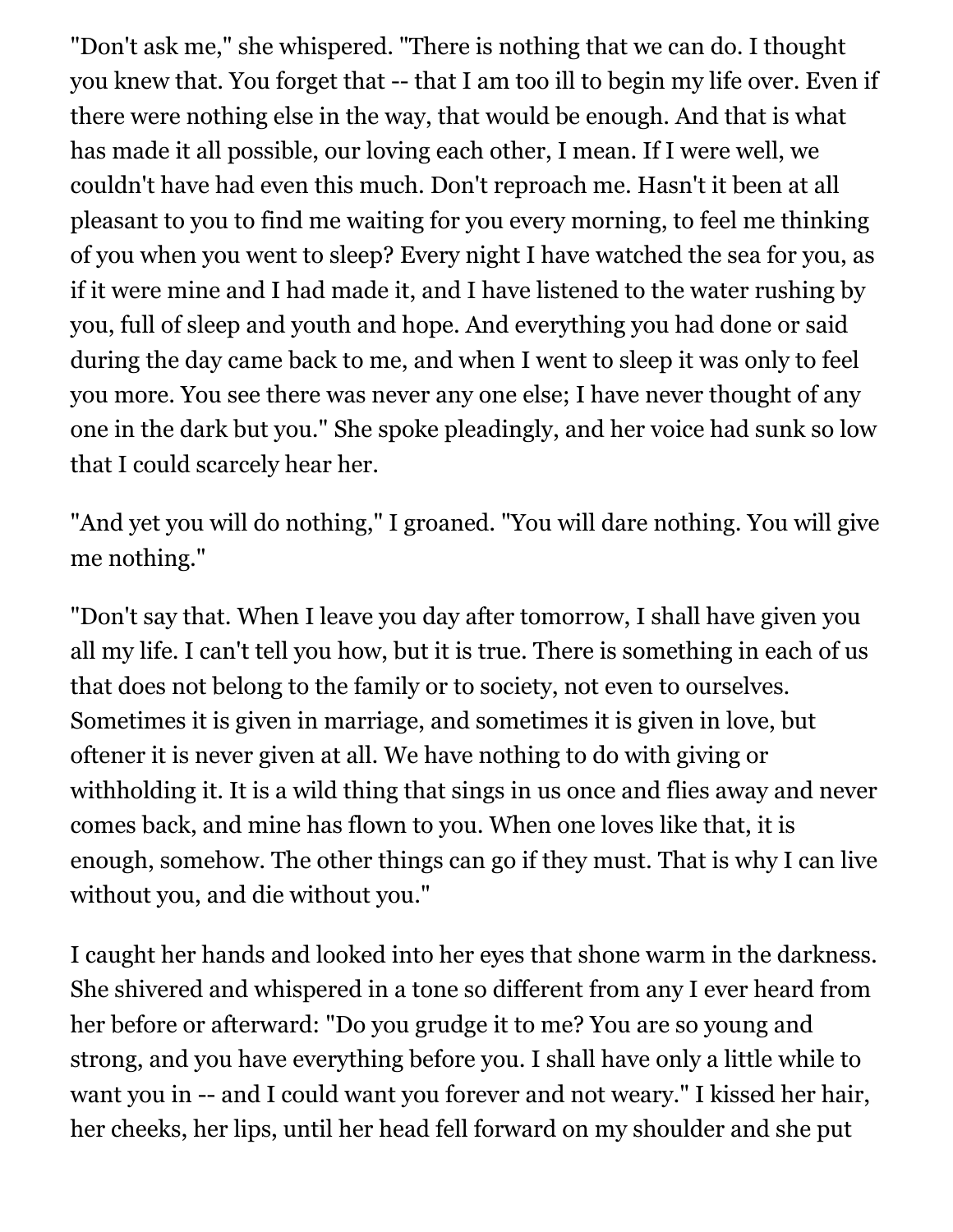my face away with her soft, trembling fingers. She took my hand and held it close to her, in both her own. We sat silent, and the moments came and went, bringing us closer and closer, and the wind and water rushed by us, obliterating our tomorrows and all our yesterdays.

The next day Mrs. Ebbling kept her cabin, and I sat stupidly by her chair until dark, with the rugged little girl to keep me company, and an occasional nod from the engineer.

I saw Mrs. Ebbling again only for a few moments, when we were coming into the New York harbor. She wore a street dress and a hat, and these alone would have made her seem far away from me. She was very pale, and looked down when she spoke to me, as if she had been guilty of a wrong toward me. I have never been able to remember that interview without heartache and shame, but then I was too desperate to care about anything. I stood like a wooden post and let her approach me, let her speak to me, let her leave me. She came up to me as if it were a hard thing to do, and held out a little package, timidly, and her gloved hand shook as if she were afraid of me.

"I want to give you something," she said. "You will not want it now, so I shall ask you to keep it until you hear from me. You gave me your address a long time ago, when you were making that drawing. Some day I shall write to you and ask you to open this. You must not come to tell me goodbye this morning, but I shall be watching you when you go ashore. Please don't forget that."

I took the little box mechanically and thanked her. I think my eyes must have filled, for she uttered an exclamation of pity, touched my sleeve quickly, and left me. It was one of those strange, low, musical exclamations which meant everything and nothing, like the one that had thrilled me that night at Naples, and it was the last sound I ever heard from her lips.

An hour later I went on shore, one of those who crowded over the gang-plank the moment it was lowered. But the next afternoon I wandered back to the docks and went on board the Germania. I asked for the engineer, and he came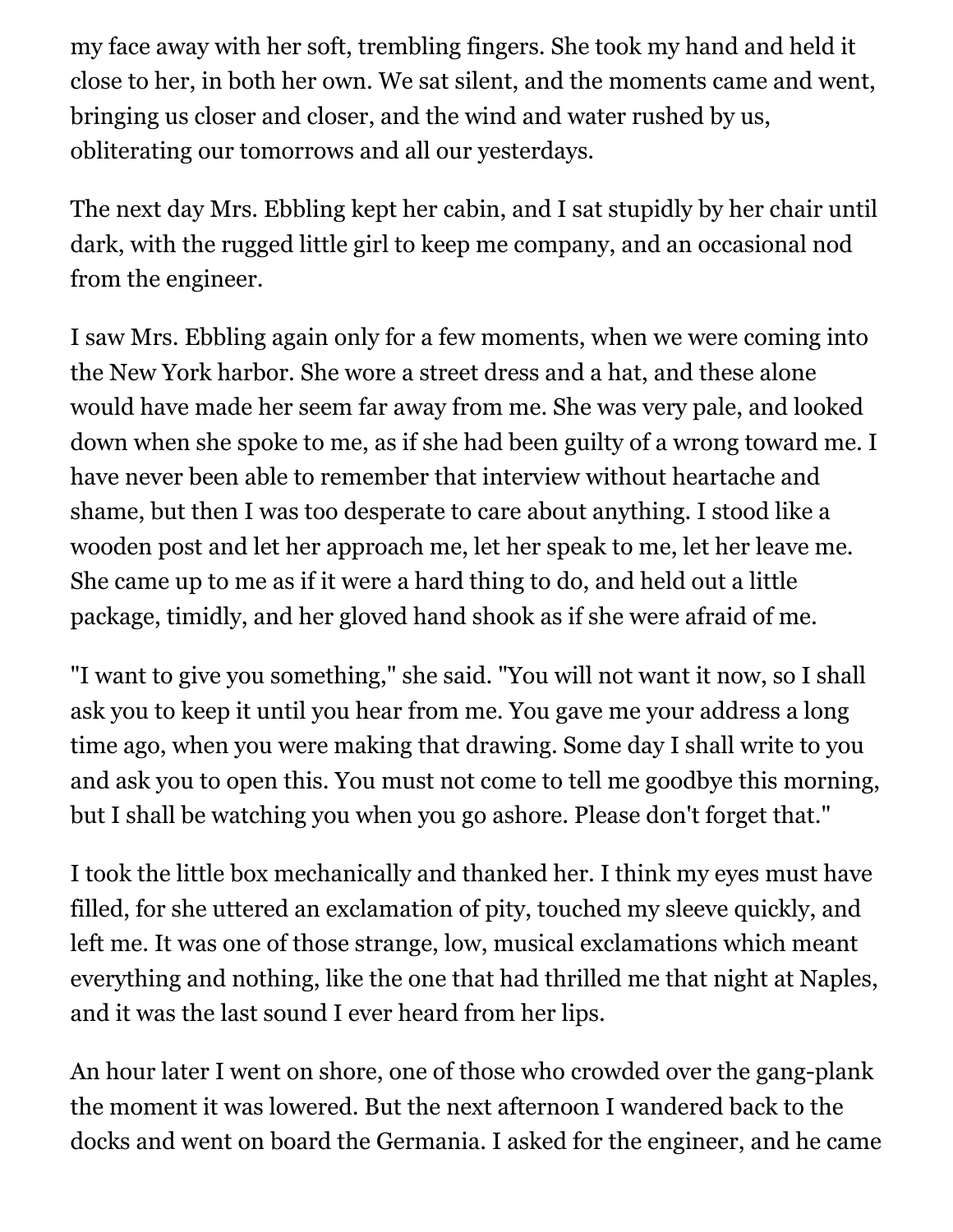up in his shirt sleeves from the engine room. He was red and dishevelled, angry and voluble; his bright eye had a hard glint, and I did not once see his masterful smile. When he heard my inquiry he became profane. Mrs. Ebbling had sailed for Bremen on the Hobenstauffen that morning at eleven o'clock. She had decided to return by the northern route and pay a visit to her father in Finmark. She was in no condition to travel alone, he said. He evidently smarted under her extravagance. But who, he asked, with a blow of his fist on the rail, could stand between a woman and her whim? She had always been a wilful girl, and she had a doting father behind her. When she set her head with the wind, there was no holding her; she ought to have married the Arctic Ocean. I think Ebbling was still talking when I walked away.

I spent that winter in New York. My consular appointment hung fire (indeed, I did not pursue it with much enthusiasm), and I had a good many idle hours in which to think of Mrs. Ebbling. She had never mentioned the name of her father's village, and somehow I could never quite bring myself to go to the docks when Ebbling's boat was in and ask for news of her. More than once I made up my mind definitely to go to Finmark and take my chance at finding her; the shipping people would know where Ebbling came from. But I never went. I have often wondered why. When my resolve was made and my courage high, when I could almost feel myself approaching her, suddenly everything crumbled under me, and I fell back as I had done that night when I dropped her hands, after telling her, only a moment before, that I would never let them go.

In the twilight of a wet March day, when the gutters were running black outside and the Square was liquefying under crusts of dirty snow, the housekeeper brought me a damp letter which bore a blurred foreign postmark. It was from Niels Nannestad, who wrote that it was his sad duty to inform me that his daughter, Alexandra Ebbling, had died on the second day of February, in the twenty-sixth year of her age. Complying with her request, he inclosed a letter which she had written some days before her death.